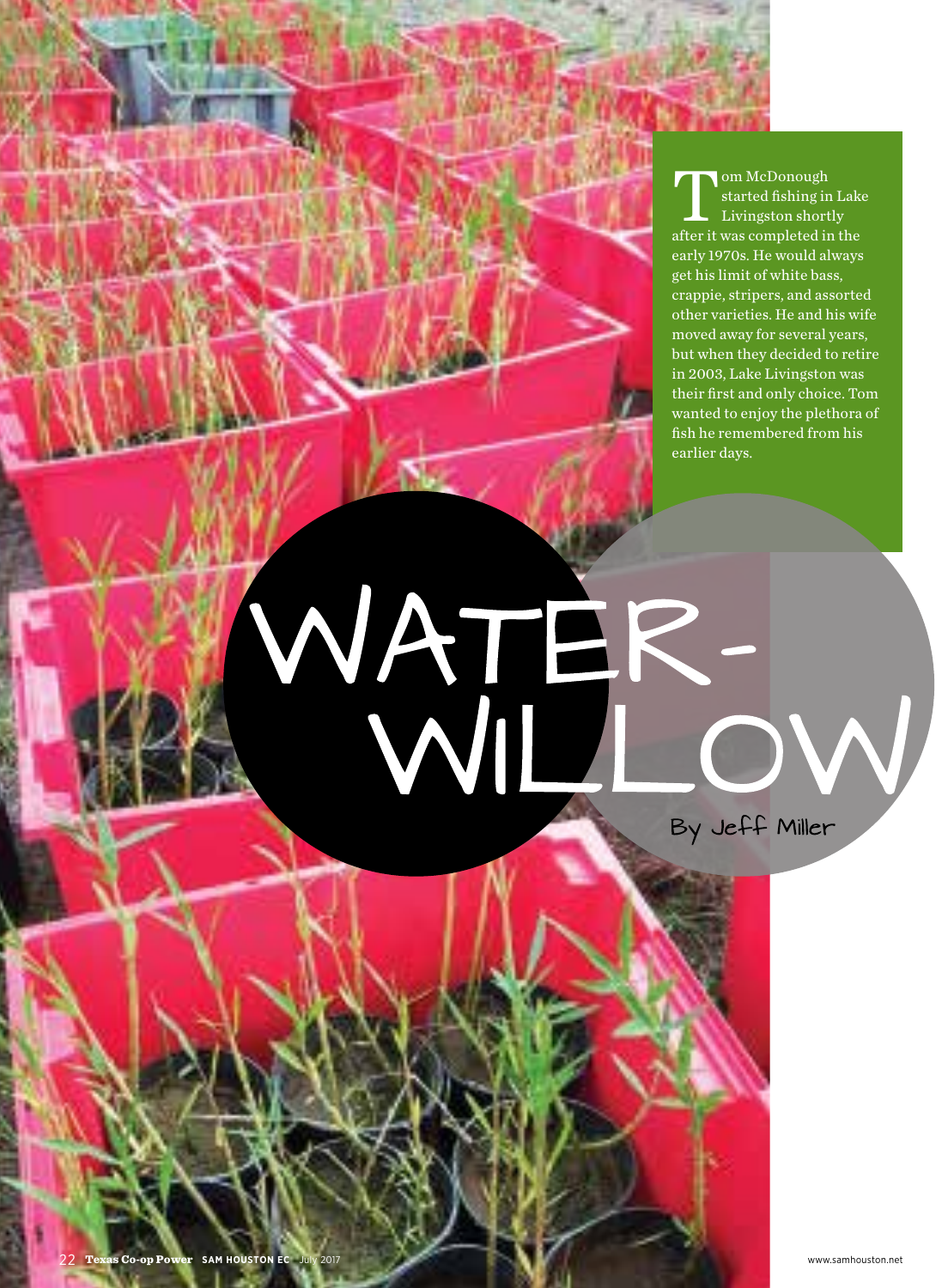[Opposite] Each of these floating red baskets can hold about a dozen plants. They are transported to the planting sites by boat.

[Above] The water-willows start out as small plants about 3 to 4 inches tall in the water, and within a matter of months, grow to several feet tall.

[Below] After just a few months, the plants have reached the correct size for planting and are transferred to large floating baskets to be used by the volunteers on planting day.



"When we moved back, one of the first things I did was take my boat out to all the places I used to frequent and I was shocked at the lack of habitat," McDonough said. "The grass was totally gone, there was no habitat coverage for the fish, there were no more frogs in the lake because the tadpoles couldn't survive. The water was a lot muddier than it used to be. I used to be able to see a spinner bait coming through the water 20 to 30 inches deep easily. Today, you can't see more than two inches down."

So he decided to do something about it.

It became apparent to McDonough, and a handful of others who were deeply interested in preserving the aquatic life in the lake, that part of the reason for the diminishing number

of fish was due in part to the fact that over the years as Lake Livingston quickly developed and homes were built, bulkheads were going up at an incredible rate as well. Of the 475 miles of shoreline on the

lake, an estimated 45 percent is bulkheaded, much of that in the southern part of the lake in Polk and San Jacinto Counties, where most of the bass fishing takes place.

In 2013, the Trinity River Authority (TRA) and Texas Parks and Wildlife Department (TWPD) approved a plan to foster natural habitat around Texas' second largest lake. The plan, developed by McDonough, Texas Black Bass Unlimited and the Piney Wood Lakes Chapter of Texas Master Naturalists, created Lake Livingston Friends of Reservoirs (LLFoR) and defined a clear mission to reestablish Lake Livingston as a prime destination for anglers and water enthusiasts by restoring aquatic habitat.

What happened to Lake Livingston over the years is not uncommon for reservoir lakes. It's typical for lakes to lose their natural plants and grasses as they age. Over the past 46 years, the once abundant vegetation along the bottom and shores of Lake Livingston has declined to a point of nonexistence. The Trinity River, which is the feeding source for the lake, brings in a lot of silt, and with diminished vegetation for "filtering" the water as it flows in, the silt impacts not only the water, but also the very survival of fish, reptiles, amphibians and shore birds, not to mention the enjoyment of fishermen and other water enthusiasts.

LLFoR is working to restore the habitat for fish and wildlife populations, as well as improving fishing and water quality and reducing erosion by planting vegetation in non-bulkhead areas to inhibit silt flow and provide a shelter for the small fish and fingerlings which keep the lake growing. In the process, they did something unexpected.

They built a multi-generational volunteer pool which ranges from local high school students to retirees. The volunteer force includes people in their early teens to octogenarians, and even inmate horticulturalists from Huntsville's TDC Ellis Unit, who are exploring growth methods to produce larger, healthier plants in less time.

"It became obvious that we needed more than just the members of our organizations to make this 10-year project succeed," said Ed Parten, with Texas Black Bass Unlimited. "We needed to involve our local high schools to grow, propagate, and plant these water-willows to demonstrate to them the economic and ecological impact of a healthy aquatic habitat. And in the long-term, maybe some of these students will be motivated enough to make it their career."

To get started, they needed to establish what type of plants would best serve the purpose. Many native Texas water plants

REJUVENATION

are very invasive and could potentially have a negative effect on the program's goals by multiplying too quickly and literally choking off areas of the lake, which has happened in other, smaller Texas lakes.

After much research, they ended up choosing the American Water-willow (*Justicia Americana*). These plants are noninvasive, fast-growing and very hardy. They are known to colonize up to 10 square feet per plant within two to three years. Once established, they will create vital habitat for fish, birds, and other invertebrates, and improve water quality, adding significant value to the surrounding community.

Since 2014, 17 sites have been planted with more than 10,000 water-willows, including Lake Livingston State Park, Waterwood, Kickapoo Creek and Wolf Creek Park.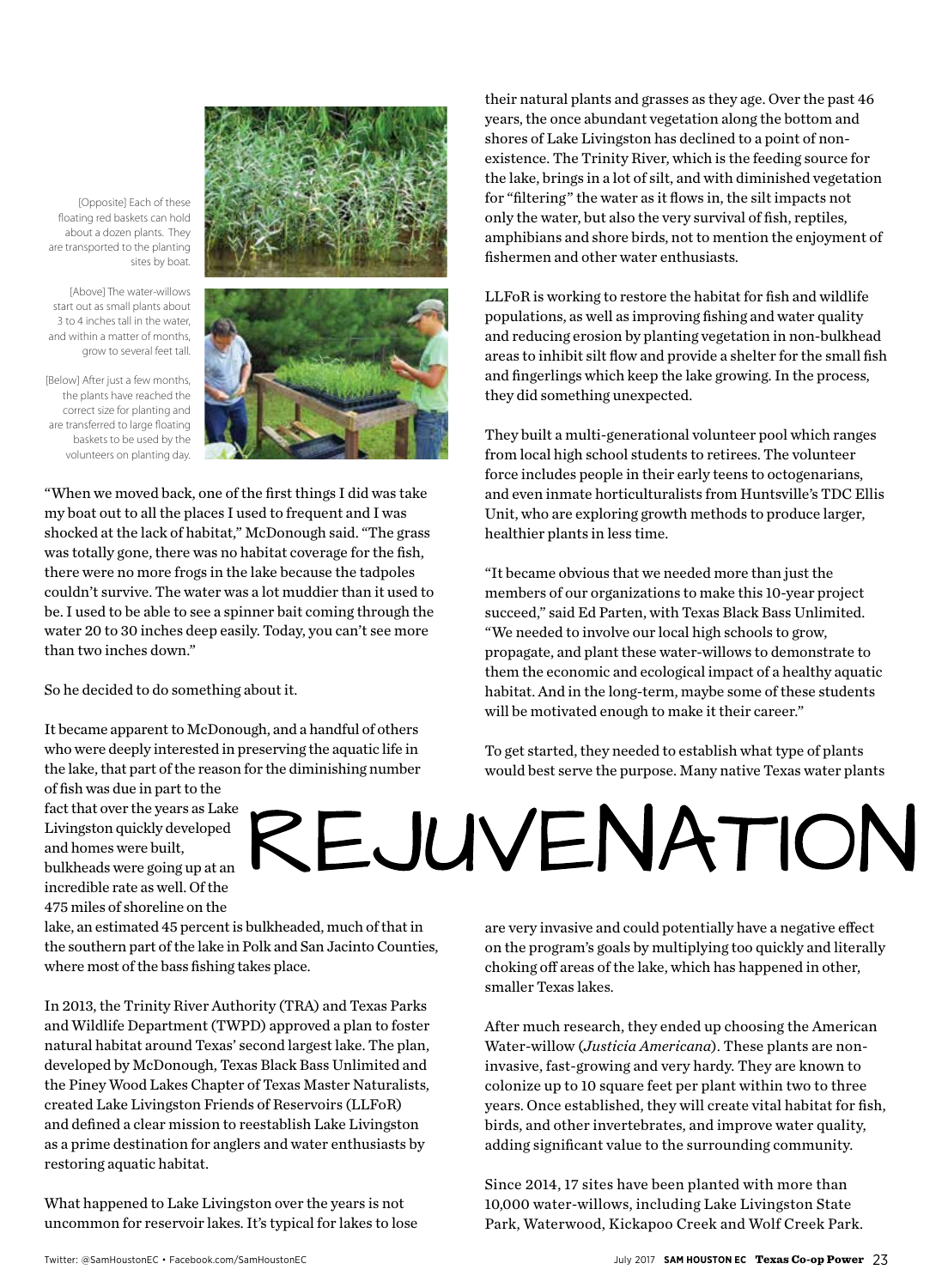So how can they keep the pace of growing these plants as fast as they are planting them? The answer lies with the volunteers.

"When a lake first comes to fruition, plant growth happens naturally," said Chad Holton, assistant project manager for the TRA. "But as time goes on, these plants die off. Our project has volunteers to build propagation tanks where we can grow thousands of plants at a time. The high school students get involved with not only planting, but also propagating, cutting, transporting, and anything else they can get their hands on."

The research being done at the Ellis Unit and at Lee College is going to speed up the propagation process so LLFoR can have more plants in less time. They expect to get more plants in the water to get the growth process moving even more quickly.

Students from seven independent school districts— Coldspring-Oakhurst, Corrigan-Camden, Goodrich, Livingston, Onalaska, Shepherd and Trinity High Schools participate in growing plants on their campuses and in large plantings. LLFoR currently has 22 grow tanks in operation, each one containing between 600 and 700 plants.

"Getting the high schools involved was a real boom to the project," Holton said. "It not only increased the volunteer base substantially, but it is also making great strides in getting them involved in critical environmental issues at an age where they just might seriously consider doing it for a long time."

by highlighting innovative projects that are Texan-led, community-organized, and science-based.

But other than reducing erosion and making the lake cleaner, what other benefits do the LLFoR folks want to gain?

"By helping the lake and its fish, birds, and reptiles thrive, we expect to attract larger fishing tournaments, birders, naturalists, and water enthusiasts year-round," Parten said. "We also want to see improvement of the lake's shoreline, water quality, filtration, and wildlife habitats to enhance the economic value of Lake Livingston for residents."

The plantings, which occur several times a year, have a festive atmosphere when all the volunteers show up. Hundreds of people are involved, with a train of school buses and cars bringing in volunteers, as well as a flotilla of boats brought in by volunteers to shuttle the students and other people out to the actual planting sites. There they don kneehigh boots and start plugging the plants into the designated planting areas.

The students love it. They not only socialize (and get a day out of school and a delicious lunch), but they also know they are contributing to the long-term maintenance of the lake, where they have spent much of their childhood enjoying all that the lake has to offer. They want to be able to continue to enjoy the lake well into their adulthood.

## GROWING VOLUNTEERS

The project also got a big boost this year when they were named a "Conservation Wrangler" by Texan by Nature, a nonprofit founded by former First Lady Laura Bush. The organization aims to align the broad interests of conservation groups with business, healthcare, schools, the scientific community, and faith-based organizations, with a core belief that Texas' prosperity and quality of life are inextricably linked to the conservation of natural resources.

"Conservation Wrangler is a program highlighting the very best Texan-led conservation projects occurring in Texas that demonstrate tangible returns for people, prosperity, and natural resources," said Scott Ball, project director for LLFoR. "Our multi-generational volunteer pool, educational outreach, and focus on improving water quality and natural habitat align closely with Conservation Wrangler Program objectives."

Ball is confident that a partnership with Texan by Nature will help increase awareness of LLFoR's success and accelerate their efforts to expand beyond Polk, San Jacinto, and Trinity Counties. Working together, the two organizations will bring the message of conservation to new audiences statewide

The adults enjoy it as well. And many of the volunteers who serve on the board have conducted community outreach presentations, which have taken them into local schools, service organizations and even to the State Conference of Texas Master Naturalists. Much of this is not only to promote the planting program, but also to generate funds to keep the program robust. LLFoR is funded solely by small grants and personal and business donations, so getting the word out to the public is critical.

More and more entities are getting involved as they see the results of the volunteers' work, and see the population of fish and other wildlife increase in Lake Livingston. But as is the case with almost all organizations, help is always needed to keep this aggressive, volunteer program growing.

If you would like to get involved, donate, or become a sponsor, you can visit their website at www.llfor.org or email LLFOR2017@gmail.com for more information.

JEFF MILLER IS AN AWARD-WINNING LIVINGSTON- BASED FREELANCE WRITER WITH MORE THAN 40 YEARS OF EXPERIENCE.